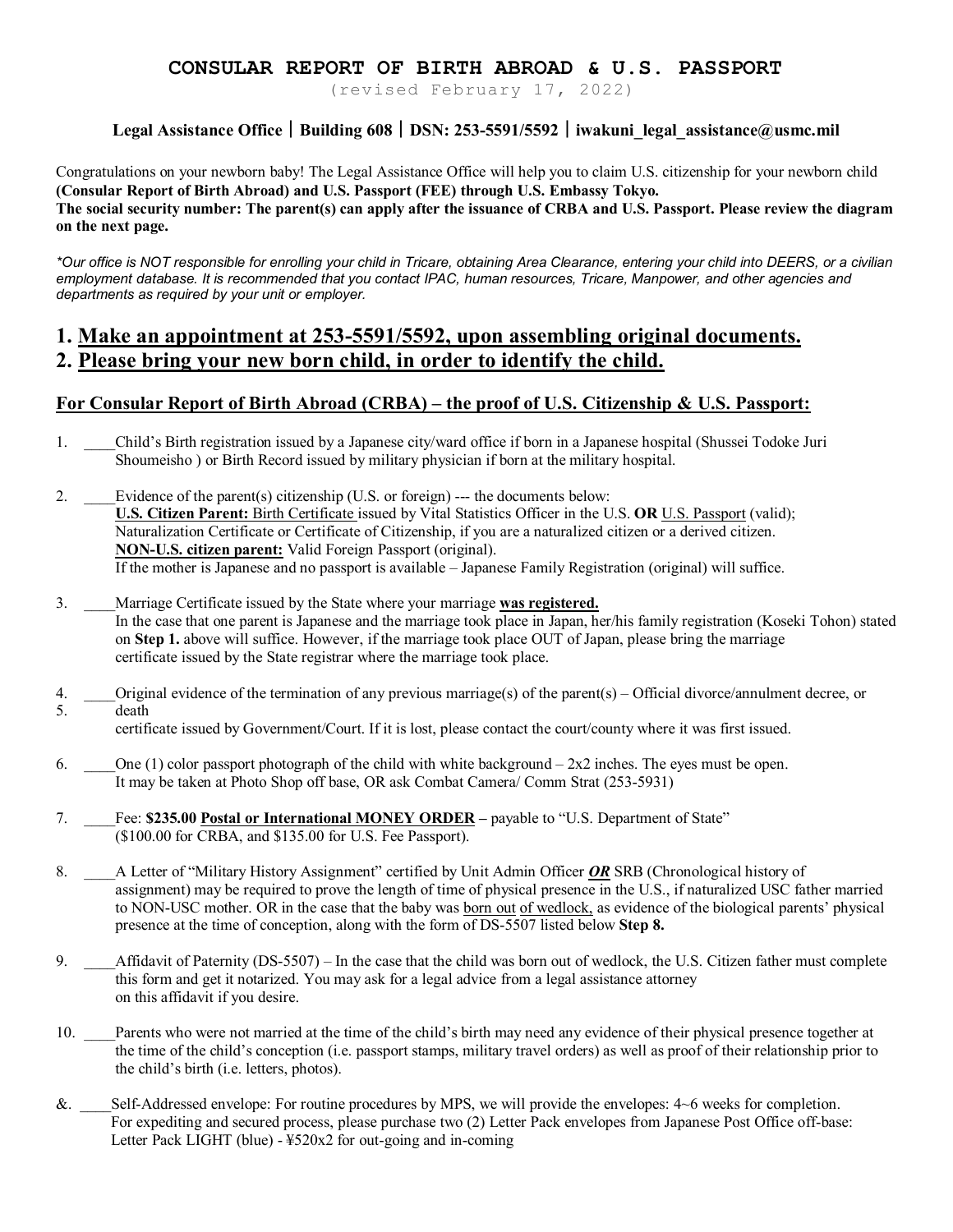## **Consular Report of Birth Abroad (CRBA) & U.S. Passport**

Revised on Feb 18, 2022



#### **NOTE: Be advised that our office does not receive a confirmation that you have received your passport. If you have not received your passport within 8~9 weeks, please contact our office.**

## **Social Security Card**

**Once you receive the CRBA & U.S. Passport** from U.S. Embassy, please fill out the SSN form at your end. The form (SS-5-FS) can be found in the internet. Or our office provide the SSN printed out form upon your request.

Our office will make a "Statement of Verification" on any copies of the following documents, for SSN:

- 1) Consular Report of Birth Abroad
- 2) Valid U.S. Passport
- 3) Signer's U.S. Passport / Military ID card

Then you mail the package to U.S. Embassy Tokyo by Japanese mail or by MPS. Address labels are provided